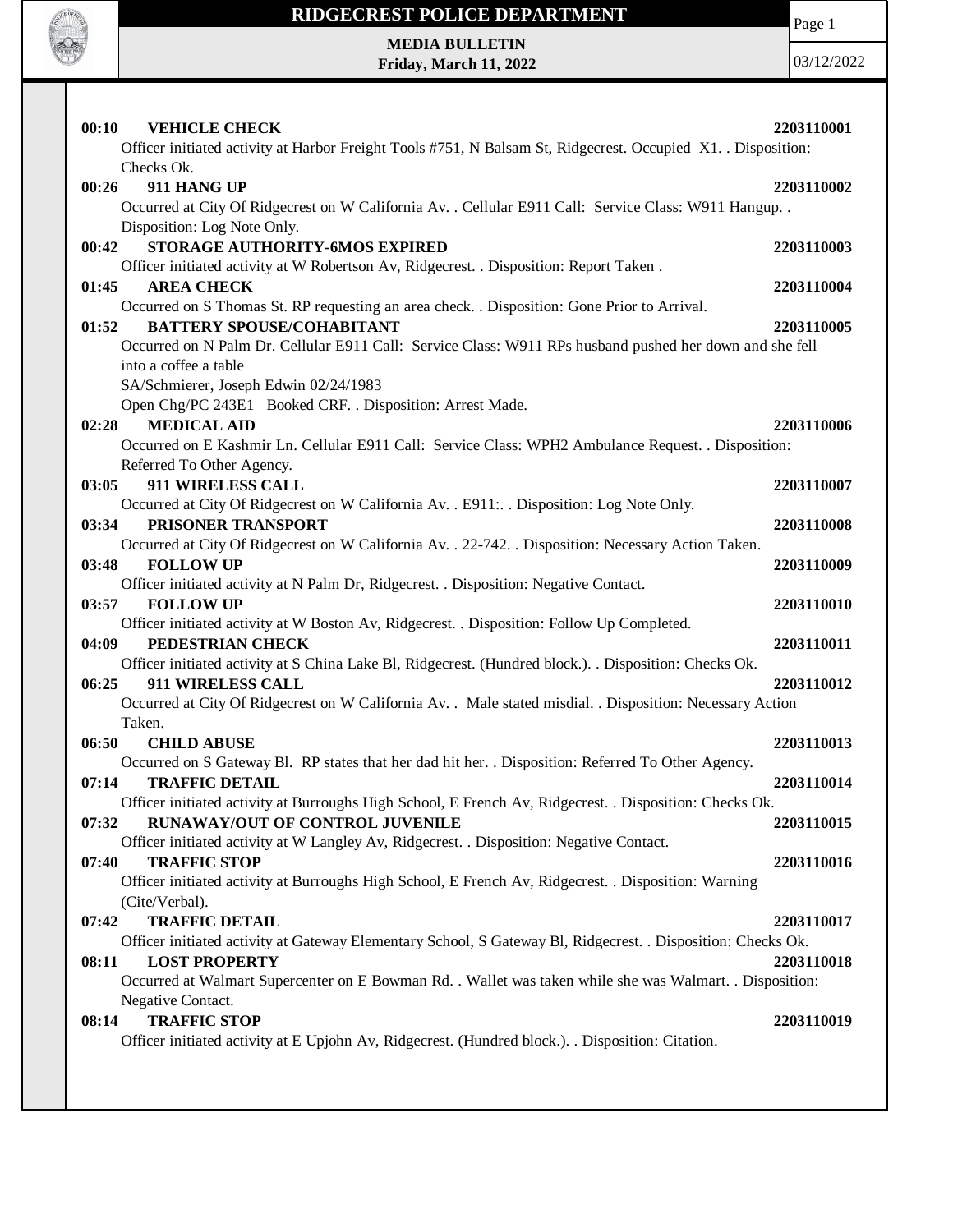

## **RIDGECREST POLICE DEPARTMENT MEDIA BULLETIN**

**Friday, March 11, 2022**

Page 2

| 08:25<br><b>MEDICAL AID</b>                                                                                    | 2203110020 |
|----------------------------------------------------------------------------------------------------------------|------------|
| Occurred on N Wayne St. Ambulance request. . Disposition: Referred To Other Agency.                            |            |
| <b>CONTACT CITIZEN</b><br>08:26                                                                                | 2203110021 |
| Officer initiated activity at Burroughs High School, E French Av, Ridgecrest. . Disposition: Report Taken.     |            |
| <b>WARRANT ARREST</b><br>08:27                                                                                 | 2203110022 |
| Officer initiated activity at Albertson's #6376, N Norma St, Ridgecrest. SA/Wipf, Priscilla Denise 01/08/1987  |            |
| WNO/RM053414B Bail/1k Chg/11350 HS/11364 HS                                                                    |            |
| WNO/RM055103A Bail/3k Chg/11350 HS/11364 HS/11377 HS                                                           |            |
| WNO/RM054413A Bail/11k Chg/21810 PC (PC 17)                                                                    |            |
| WNO/RM054102A Bail/4k Chg/11364 HS                                                                             |            |
| Cited and released. . Disposition: Arrest Made.                                                                |            |
| <b>TRAFFIC STOP</b><br>08:31                                                                                   | 2203110023 |
| Officer initiated activity at N Balsam St, Ridgecrest. (Hundred block.). . Disposition: Warning (Cite/Verbal). |            |
| <b>BURGLARY ALARM</b><br>08:32                                                                                 | 2203110024 |
| Occurred on W Franklin Av. AOA: Kitchen Motion and Keypad Panic. . Disposition: Disregard From Alarm           |            |
| Company.                                                                                                       |            |
| <b>TRUANT</b><br>08:38                                                                                         | 2203110025 |
| Officer initiated activity at W Langley Av, Ridgecrest. . Disposition: Necessary Action Taken.                 |            |
| POSITIVE CITIZEN CONTACT<br>08:52                                                                              | 2203110026 |
| Officer initiated activity at James Monroe Middle School, W Church Av, Ridgecrest. . Disposition: Necessary    |            |
| Action Taken.                                                                                                  |            |
| <b>CONTACT CITIZEN</b><br>09:11                                                                                | 2203110027 |
| Occurred on W Panamint Av. Rp would like to speak with the wc in regards to rps reports. . Disposition:        |            |
| Information Received.                                                                                          |            |
| 09:14 CONTACT CITIZEN                                                                                          | 2203110028 |
| Officer initiated activity at Mesquite High School, W Drummond Av, Ridgecrest. . Disposition: Information      |            |
| Provided.                                                                                                      |            |
| <b>BE ON THE LOOKOUT</b><br>09:19                                                                              | 2203110029 |
| Occurred at City Of Ridgecrest on W California Av. . Rp would like a BOLO Contact via 21. . Disposition:       |            |
| Information Provided.                                                                                          |            |
| POSITIVE CITIZEN CONTACT<br>09:51                                                                              | 2203110030 |
| Officer initiated activity at Mesquite High School, W Drummond Av, Ridgecrest. . Disposition: Necessary        |            |
| Action Taken.                                                                                                  |            |
| <b>INFORMATION</b><br>10:00                                                                                    | 2203110031 |
| Occurred at City Of Ridgecrest on W California Av. . Talking heard in background, on call back male stated     |            |
| there was a little fire but they put it out and he no longer wanted police, fire, or medical. . Disposition:   |            |
| Information Received.                                                                                          |            |
| 10:43<br><b>ACO CALL</b>                                                                                       | 2203110032 |
| Officer initiated activity at W Mariposa Av/S Mahan St, Ridgecrest. Report of loose dog. . Disposition: Animal |            |
| Control Handled.                                                                                               |            |
| 11:20<br>RESISTING/DELAYING/OBSTRUCTING OFFICER                                                                | 2203110033 |
| Occurred at Tanglewood Apartments on E Ridgecrest Bl. . RP states that a WMA/red flannel/breaking into         |            |
| cars /broke a window on a car/RP states the female is in the alley/ no weapons/possibly UI                     |            |
| SA/Deangelis, Krista Jean 02/08/1999 Open chg/594(b)(1) PC/594 (a)(2) PC/148(a)(1) PC                          |            |
| Booked CRF. . Disposition: Arrest Made.                                                                        |            |
| <b>DECEASED PERSON</b><br>11:30                                                                                | 2203110034 |
| Occurred on N Wayne St. Ambulance request. . Disposition: Necessary Action Taken.                              |            |
|                                                                                                                |            |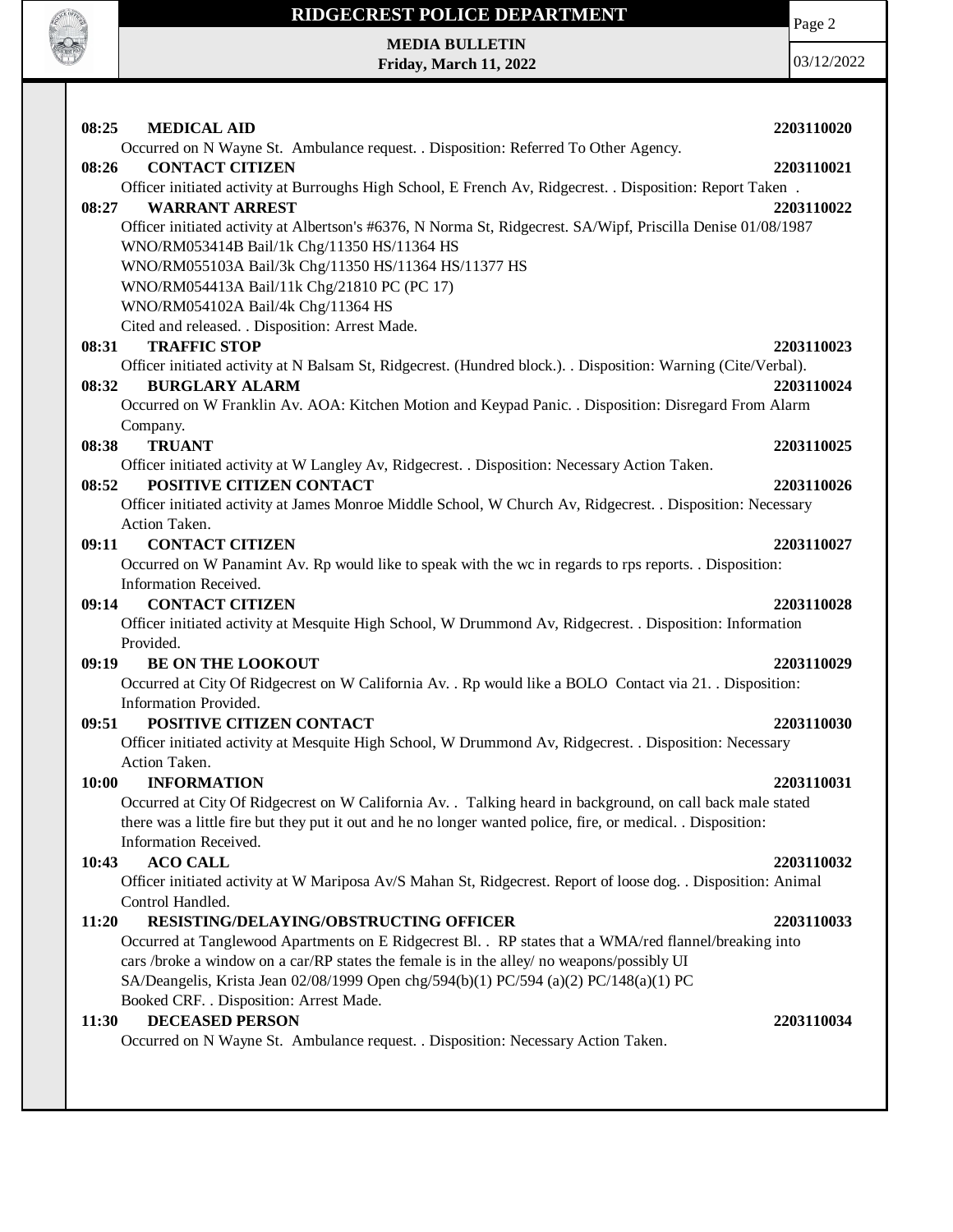

### **RIDGECREST POLICE DEPARTMENT MEDIA BULLETIN**

**Friday, March 11, 2022**

Page 3

| 11:33<br><b>CONTACT CITIZEN</b>                                                                                    | 2203110035 |
|--------------------------------------------------------------------------------------------------------------------|------------|
| Officer initiated activity at Burroughs High School, E French Av, Ridgecrest. . Disposition: Necessary Action      |            |
| Taken.                                                                                                             |            |
| 11:42<br><b>INFORMATION</b>                                                                                        | 2203110036 |
| Occurred at City Of Ridgecrest on W California Av. . Asking for a KTP - provided RP with the business line         |            |
| number for non-emergencies. . Disposition: Necessary Action Taken.                                                 |            |
| <b>KEEP THE PEACE</b><br>11:45                                                                                     | 2203110037 |
| Occurred on E Commercial Av. RP requesting an Officer so he can get property-contact via 21 before going           |            |
| over. . Disposition: Information Provided.                                                                         |            |
| <b>ACO CALL</b><br>11:53                                                                                           | 2203110038 |
| Officer initiated activity at N Sierra View St, Ridgecrest. Well check. . Disposition: Animal Control Handled.     |            |
| <b>MEDICAL AID</b><br>11:59                                                                                        | 2203110039 |
| Occurred at N Lauritsen/E Blandy. Ambulance request. . Disposition: Referred To Other Agency.                      |            |
| <b>MEDICAL AID</b><br>12:01                                                                                        | 2203110040 |
| Occurred on S Mahan St. Ambulance request. . Disposition: Referred To Other Agency.                                |            |
| 12:01<br>PETTY THEFT REPORT                                                                                        | 2203110041 |
| Occurred at 1-STOP Market on N China Lake Bl. . RP STATES A WFA STOLE EXTRA KEYS FROM HER CAR                      |            |
| WHILE SHE WAS PARKED AT 1-STOP. HAPPENED APPROX. 0900 TODAY. . Disposition: Report Taken.                          |            |
| 12:04<br>PRISONER TRANSPORT                                                                                        | 2203110042 |
| Occurred at City Of Ridgecrest on W California Av. . 22-747. . Disposition: Necessary Action Taken.                |            |
| <b>ACO CALL</b><br>12:13                                                                                           | 2203110043 |
| Officer initiated activity at W Atkins Av, Ridgecrest. Well check on a dog. . Disposition: Animal Control          |            |
| Handled.                                                                                                           |            |
| 12:13<br><b>STOLEN VEHICLE REPORT</b>                                                                              | 2203110044 |
| Occurred on S Porter St. RP STATE TRUCK WAS STOLEN EITHER LAST NIGHT OR THIS MORNING                               |            |
| FROM HIS DRIVEWAY. RP STILL HAS KEY. UNK HOW IT WAS STOLEN. TOOLS WERE IN TRUCK ALSO.                              |            |
| . Disposition: Information Provided.                                                                               |            |
| <b>CONTACT CITIZEN</b><br>12:19                                                                                    | 2203110045 |
| Occurred on N Robalo St. Rp would like to speak with an officer in regards to some concerns they have.             |            |
| Contact Rp via 21. . Disposition: Negative Contact.                                                                |            |
| <b>RUNAWAY JUVENILE</b><br>12:27                                                                                   | 2203110046 |
| Occurred on S Silver Ridge St. Daughter ran away and last seen Wed afternoon - last seen wearing white tshirt      |            |
| after getting out of the shower. . Disposition: Information Received.                                              |            |
| 12:32<br><b>ACO CALL</b>                                                                                           | 2203110047 |
| Occurred on S Lilac St. Rp states that there are two dogs at the location that have been continuosly barking       |            |
| for months. Has been going on for a long time. . Disposition: Animal Control Handled.                              |            |
| <b>FOOT PATROL</b><br>12:41                                                                                        | 2203110048 |
| Officer initiated activity at Burroughs High School, E French Av, Ridgecrest. . Disposition: Checks Ok.            |            |
| 12:42<br><b>SAFETY HAZARD</b>                                                                                      | 2203110049 |
| Occurred at Schooners on N Norma St. . Black and red f150<br>has people riding in the back in the bed of the truck |            |
| getting gas at quik serve. . Disposition: Gone Prior to Arrival.                                                   |            |
| <b>FOLLOW UP</b><br>12:47                                                                                          |            |
| Officer initiated activity at S Lincoln St, Ridgecrest. . Disposition: Follow Up Completed.                        | 2203110050 |
| 12:55<br><b>CONTACT CITIZEN</b>                                                                                    | 2203110051 |
| Officer initiated activity at Murray Middle School, E Drummond Av, Ridgecrest. . Disposition: Information          |            |
| Provided.                                                                                                          |            |
|                                                                                                                    |            |
|                                                                                                                    |            |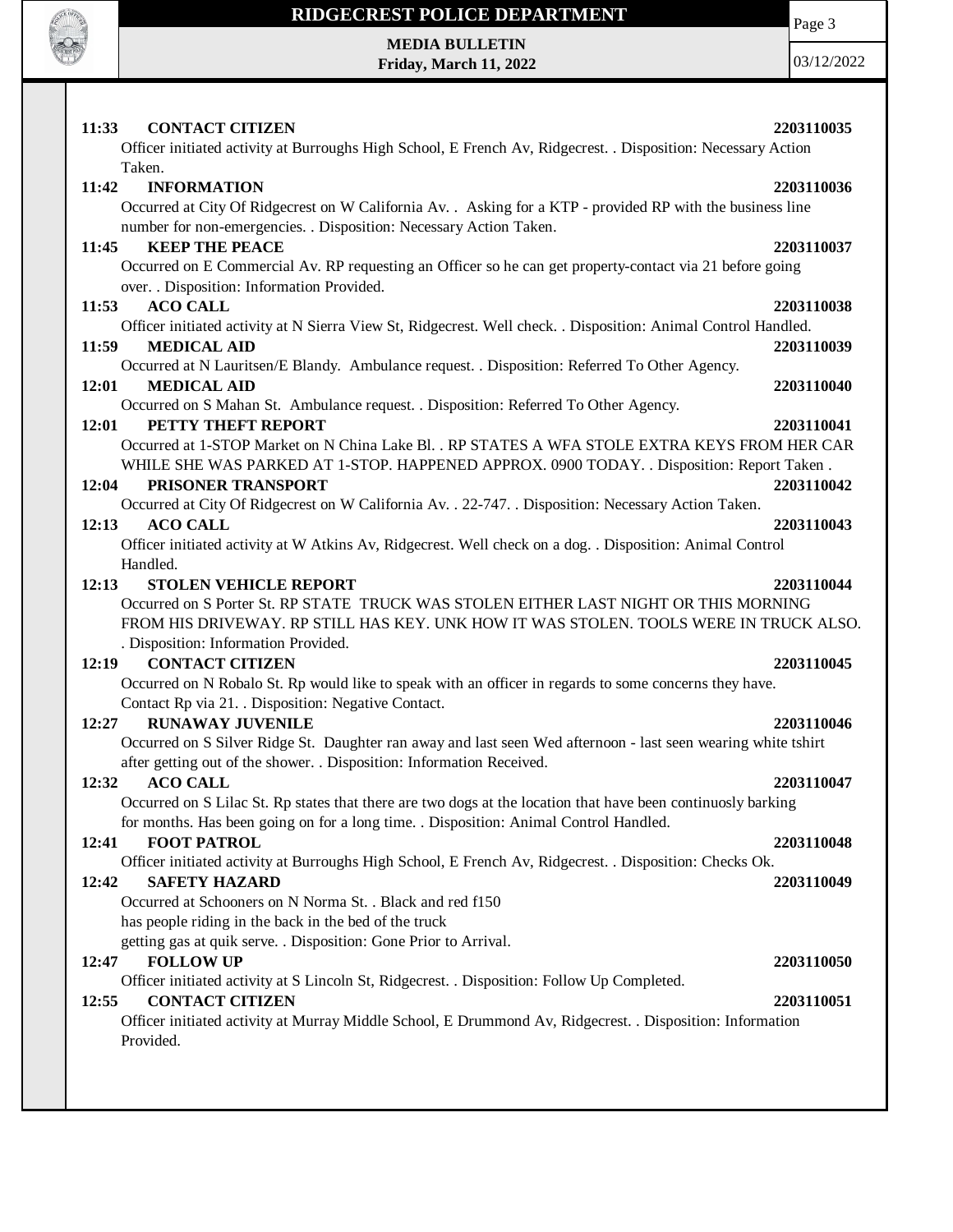

## **RIDGECREST POLICE DEPARTMENT MEDIA BULLETIN**

**Friday, March 11, 2022**

Page 4

| 13:10<br><b>ACO CALL</b>                                                                                                              | 2203110052 |
|---------------------------------------------------------------------------------------------------------------------------------------|------------|
| Officer initiated activity at N Peg St, Ridgecrest. (Hundred block.). . Disposition: Animal Control Handled.                          |            |
| <b>FOLLOW UP</b><br>13:11                                                                                                             | 2203110053 |
| Officer initiated activity at W Upjohn Av, Ridgecrest. (Hundred block.). . Disposition: Follow Up Completed.                          |            |
| <b>CONTACT CITIZEN</b><br>13:11                                                                                                       | 2203110054 |
| Occurred on S Jacobs Ct. Rp has been receiving phone calls believes they are being stalked, and possibly                              |            |
| gave out personal info. contact via 21. . Disposition: Negative Contact.                                                              |            |
| POSITIVE CITIZEN CONTACT<br>13:21                                                                                                     | 2203110055 |
| Officer initiated activity at Murray Middle School, E Drummond Av, Ridgecrest. . Disposition: Necessary                               |            |
| Action Taken.                                                                                                                         |            |
| <b>ACO CALL</b><br>13:23                                                                                                              | 2203110056 |
| Officer initiated activity at S Fountain St, Ridgecrest. Follow Up. . Disposition: Animal Control Handled.                            |            |
| 13:44<br><b>CONTACT CITIZEN</b>                                                                                                       | 2203110057 |
| Officer initiated activity at James Monroe Middle School, W Church Av, Ridgecrest. . Disposition: Necessary                           |            |
| Action Taken.                                                                                                                         |            |
| <b>FOLLOW UP</b><br>14:20                                                                                                             | 2203110058 |
| Officer initiated activity at Burroughs High School, E French Av, Ridgecrest. . Disposition: Follow Up                                |            |
| Completed.                                                                                                                            |            |
| 14:24<br><b>STOLEN VEHICLE REPORT</b>                                                                                                 | 2203110059 |
| Occurred on S Porter St. RP requesting contact. . Disposition: Duplicate Call Entered.                                                |            |
| 14:26<br><b>WELFARE CHECK</b>                                                                                                         | 2203110060 |
| Occurred at Walmart Supercenter on E Bowman Rd. . Grocery side/small blue car with black top female is                                |            |
| either sleeping or passed out - car is running. . Disposition: Unable To Locate.                                                      |            |
| <b>FOUND BICYCLE</b><br>14:28                                                                                                         | 2203110061 |
| Occurred at City Of Ridgecrest on W California Av. . Bike was left by lobby doors. . Disposition: Report Taken.                       |            |
| 14:33<br><b>FOOT PATROL</b>                                                                                                           | 2203110062 |
| Officer initiated activity at Burroughs High School, E French Av, Ridgecrest. . Disposition: Checks Ok.                               |            |
| <b>FOLLOW UP</b><br>14:44                                                                                                             | 2203110063 |
| Officer initiated activity at S Downs St, Ridgecrest. . Disposition: Information Provided.                                            |            |
| <b>ACO CALL</b><br>14:59                                                                                                              | 2203110064 |
| Occurred on S Downs St. Southbound Downs on the side walk dead goose. . Disposition: Animal Control                                   |            |
| Handled.                                                                                                                              |            |
| 15:05<br>911 WIRELESS CALL                                                                                                            | 2203110065 |
| Occurred at City Of Ridgecrest on W California Av. . Cellular E911 Call: Service Class: WPH2 //MALE VOICE                             |            |
| STATING '911'/PHONE WENT TO VM ON CALLBACK. . Disposition: Necessary Action Taken.                                                    |            |
| 15:25<br><b>CODE VIOLATION</b>                                                                                                        | 2203110066 |
| Occurred on S Warner St. Would like N1 to contact him via 21. Disposition: Information Received.                                      |            |
| 15:32<br>PEDESTRIAN CHECK                                                                                                             | 2203110067 |
| Officer initiated activity at N Mahan St/W Ward Av, Ridgecrest. . Disposition: Checks Ok.                                             |            |
| 15:40<br><b>FOLLOW UP</b>                                                                                                             | 2203110068 |
| Officer initiated activity at 1-STOP Market, N China Lake Bl, Ridgecrest. . Disposition: Follow Up Completed.                         |            |
| 16:18<br><b>GTA RECOVERY</b>                                                                                                          | 2203110069 |
| Officer initiated activity at W Church Av, Ridgecrest. . Disposition: Necessary Action Taken.                                         |            |
| <b>MEDICAL AID</b><br>16:31<br>Occurred at High Desert Haven on S College Heights Bl. . Ambulance request. . Disposition: Referred To | 2203110070 |
| Other Agency.                                                                                                                         |            |
| PROPERTY DAMAGE ONLY TC<br>16:32                                                                                                      | 2203110071 |
| Occurred at Blue Star Massage on N China Lake Bl. . Ambulance request - RP is in a Blue Honda Civic. .                                |            |
| Disposition: Necessary Action Taken.                                                                                                  |            |
|                                                                                                                                       |            |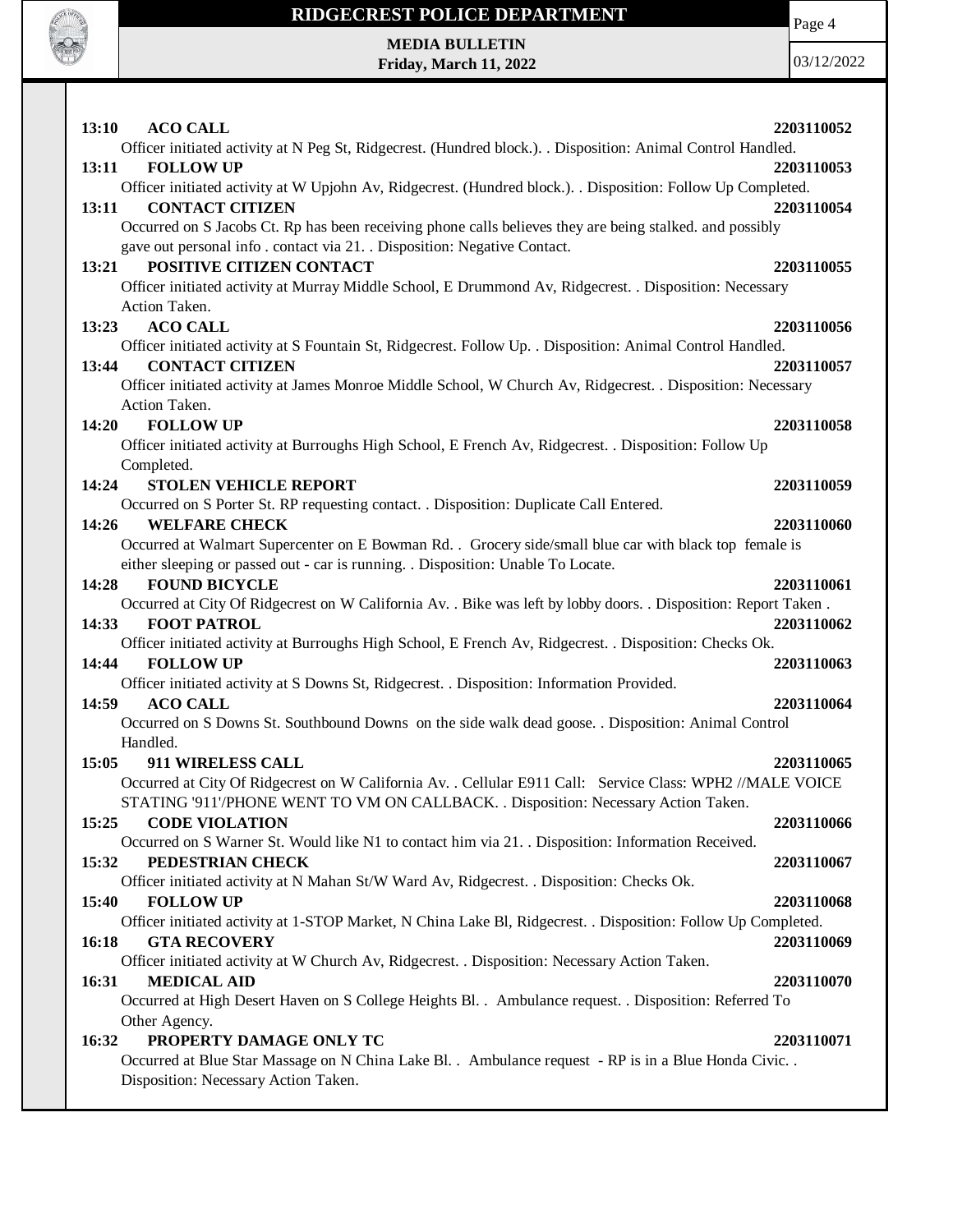

#### **RIDGECREST POLICE DEPARTMENT**

**MEDIA BULLETIN Friday, March 11, 2022** Page 5 03/12/2022

**16:48 FELON IN POSS OF FIREARM 2203110072** Occurred at W Church Av/S Sunset St. 4 males punching each other all are wma SA/Gaceta, Jose Nathaniel Jr 05/25/1996 WNO/RF008905A Bail/30k Chg/529(a)(3) PC/11364 HS/11377(a) HS SA/Lopez, Trinity 11/20/2001 Open Chg/ 23900 PC/25400(a)(1) PC/29805(a) PC Both Subs Booked CRF. . Disposition: Arrest Made. **16:52 UNDER THE INFLUENCE 2203110073** Occurred on W Wilson Av. . Disposition: Information Received. **17:12 UNWANTED SUBJECT 2203110074** Occurred at Walmart Supercenter on E Bowman Rd. . Agressive male with long blonde hair/wife beater/red boxers/verbally agressive towards employee - pharmacy side - walking out the door now - dark gray sedan. . Disposition: Gone On Arrival. **17:16 DISTURBANCE - NOISE 2203110075** Occurred at Albertson's #6331 on S China Lake Bl. . RP states there is someone who set up a drum set at the Albertson's and the gas station. . Disposition: Warning (Cite/Verbal). **17:17 FRAUDULENT REPORT 2203110076** Occurred at City Of Ridgecrest on W California Av. . Wife stole EBT card - wants to talk to S6. . Disposition: Necessary Action Taken. **17:27 RECKLESS VEHICLE 2203110077** Occurred at St Ann's Catholic Church on W Church Av. . Swerving vehicle headed west making left on Norma from Church. . Disposition: Checks Ok. **17:29 ACO CALL 2203110078** Occurred on W Wilson Av. RP states there is a near deceased dog in the middle of the road. . Disposition: Gone On Arrival. **17:40 PROPERTY DAMAGE ONLY TC 2203110079** Occurred at N China Lake Bl/W Ridgecrest Bl. RP was driving his car and hit a concrete barrier. . Disposition: Unfounded. **18:06 CONTACT CITIZEN 2203110080** Occurred at City Of Ridgecrest on W California Av. . Requesting to speak to an officer about getting his belongings from his home - he is a restrained party in a TRO /Contact via 21. . Disposition: Information Provided. **18:25 GTA RECOVERY 2203110081** Occurred at City Of Ridgecrest on W California Av. . 22-724. . Disposition: Necessary Action Taken. **18:35 PRISONER TRANSPORT 2203110082** Occurred at City Of Ridgecrest on W California Av. . 22-752/22-753. . Disposition: Necessary Action Taken. **18:43 ACO CALL 2203110083** Occurred at Holland & Lyons Mortuary on S Norma St. . Across the street/Dead Cat on the side of the road. . Disposition: Necessary Action Taken. **20:00 TRAFFIC STOP 2203110084** Officer initiated activity at N China Lake Bl, Ridgecrest. (Hundred block.). . Disposition: Warning (Cite/Verbal). **20:08 WARRANT ARREST 2203110085** Officer initiated activity at W Coso Av, Ridgecrest. (Hundred block.) SA/Davis, Elizabeth Anne 10/09/1969 WNO/RM054868A Bail/5K Chg/PC 148.5(A) Supp to 21-1487 Cited/Rel'd on scene. . Disposition: Arrest Made. **20:09 TRAFFIC STOP 2203110086** Officer initiated activity at N China Lake Bl, Ridgecrest. (Hundred block.). . Disposition: Warning (Cite/Verbal). **20:10 911 WIRELESS CALL 2203110087** Occurred at City Of Ridgecrest on W California Av. . Cellular E911 Call: Service Class: WPH2 Accidental Dial. . Disposition: Log Note Only.